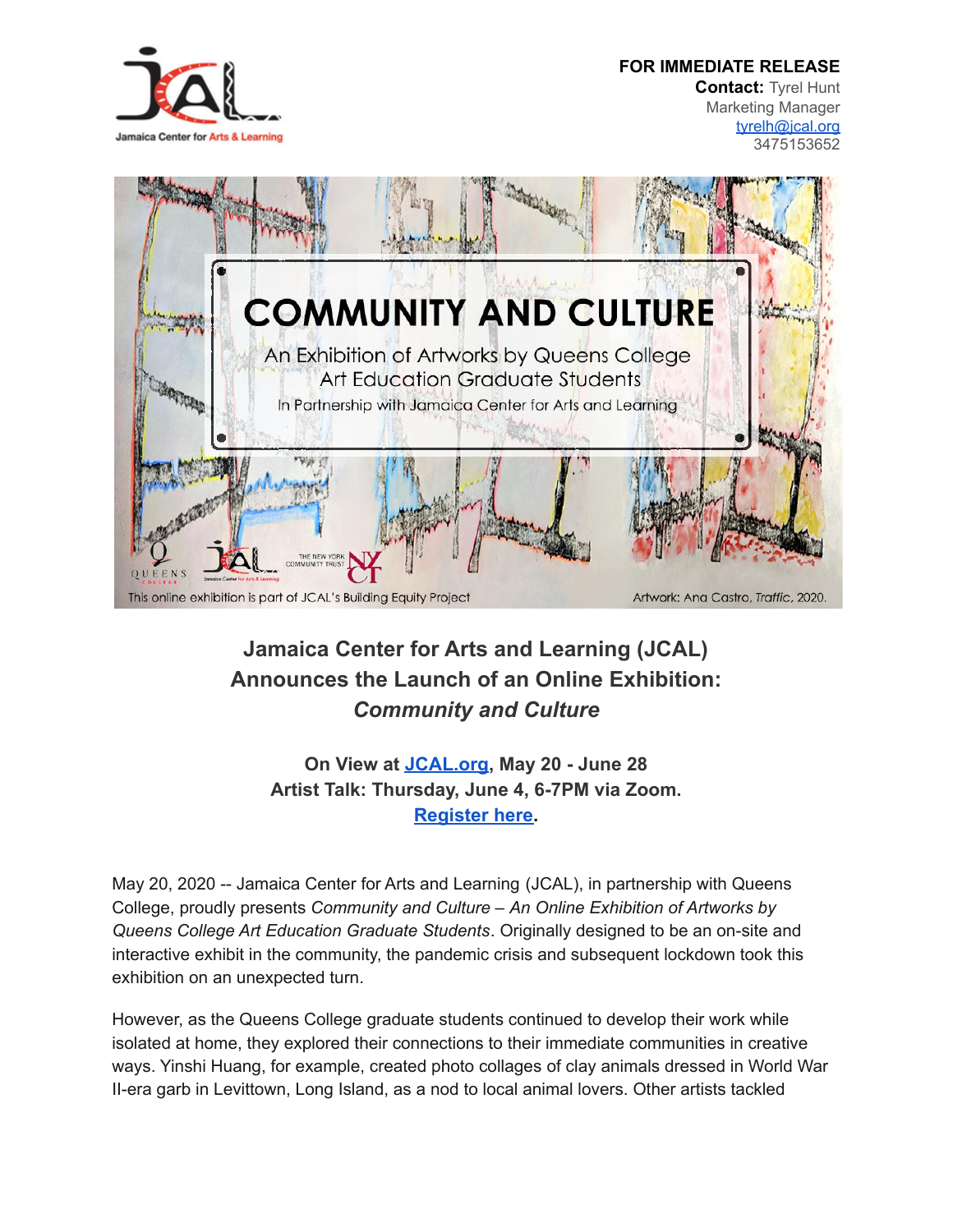current social issues, such as Ana Castro, whose printmaking work expresses her layered experience of being a person of color in a predominantly Caucasian town; and Ivana Ng, whose mixed-media pieces are a meditation on identity and migration in diverse Flushing, Queens. The students utilize a wide range of styles and techniques, from comic book and architectural illustration to portrait painting -- some even incorporating contributions from their own students and family. Their work provides an opportunity for all of us to reflect on the health of our own neighborhoods in these uncertain times and offers a different lens to explore how we define community.

"JCAL is proud to host this timely exhibition online. Although our physical space is shut, our desire to communicate with our audiences and to continue presenting arts remains," says JCAL Executive Director Cathy Hung. "Arts and culture are more essential than ever in a difficult time, and we are happy the technology has filled the void so we can remain focused on our mission."

This online exhibition features individual projects created throughout the spring semester from students in *Community and Culture: Historical Perspectives in Art*, a graduate course taught by Jamerry Kim.

Kim describes the project and the course in the exhibition statement:

The artwork for the exhibition, *Community and Culture*, was based from a series of projects and field work that explored the notion of a community and how a place can be a site for amplifying art, community building, and self-reflection….

As the students were turning the lens to their own community consisting of neighborhoods in Queens, Long Island, and Rockland County, the class was disrupted by COVID-19. It was as though the external circumstances forced us, individually and collectively, to redefine our definition of a community and our roles within it. It became a community that transcended physical space and time: the students' art addressed themes that expanded from family migration, language, historical site maps, and belonging.

What started as a continuation of the course's theme on community and culture has since emerged as a timely and an important exercise on intimacy, care, and mindful reflection of one's existence.

Artists featured in *Community and Culture* are Maria Brownsell, Ana Castro, Taylor Foerster, Yinshi Huang, Ivana Ng, Beata Szyszkowska, Tom Travers, and Emily (Xiaolei) Wang. There will be an **Artist Talk** on **Thursday, June 4, 6-7pm** to discuss the projects in more detail. The event will be held via Zoom. [Register](https://zoom.us/meeting/register/tJYuc-2hrjkjE9c0due2j42nwIUzJRuukWV2) here.

This exhibition is part of JCAL's Building Equity Project, funded in part by the New York Community Trust. The course is a partnership between the Queens College Secondary Education and Youth Services Department and the Queens College Art Department.